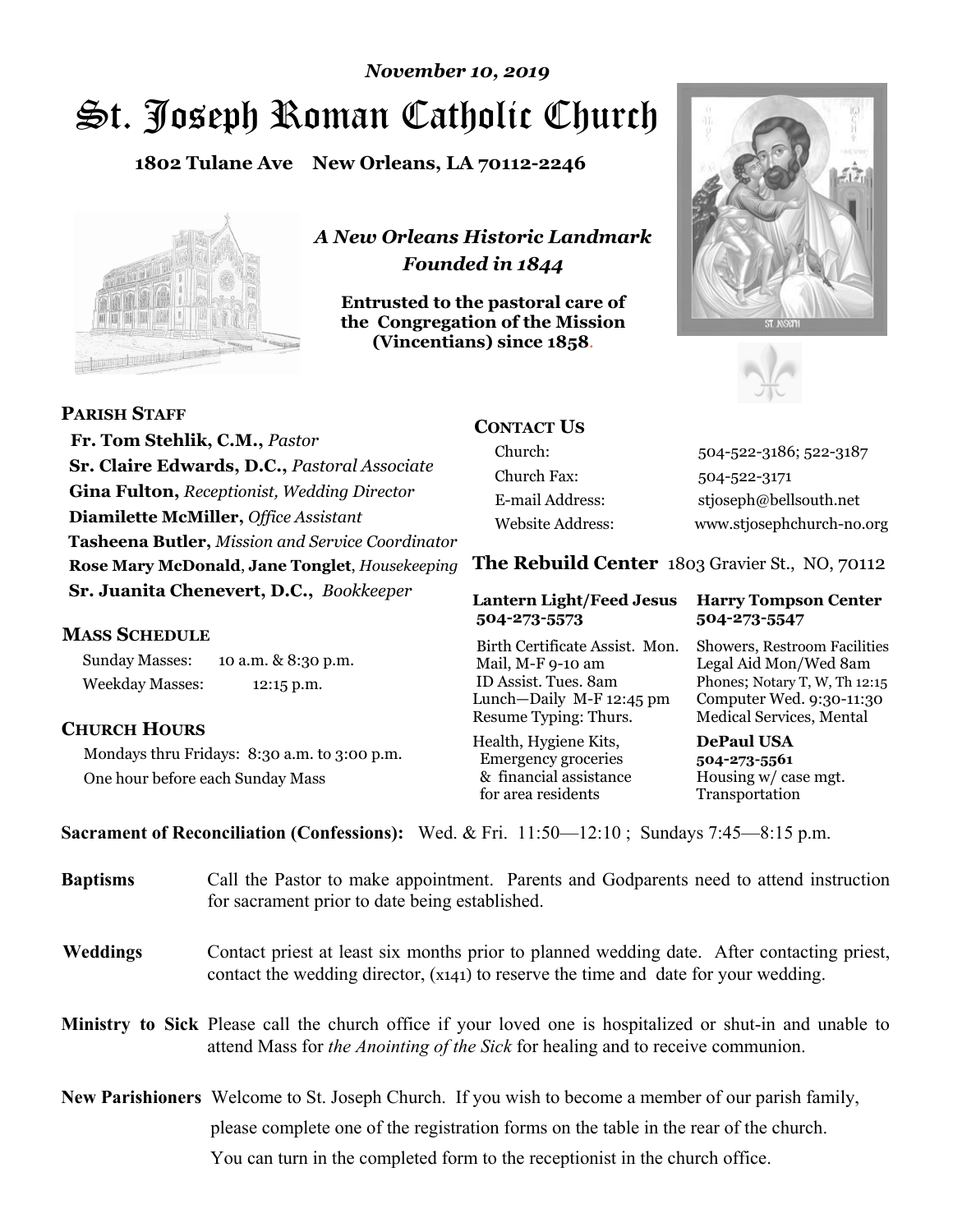### **Thirty-second Sunday in Ordinary Sunday 10, 2019**



### **10:00 am St. Joseph Parishioners** *Living & Deceased*

 **8:30 pm** *Clarence Schlamp +; Bell Sisters+; Joseph Morales, Jr. +; Pippy Sanders* 

| Monday, November 11, 2019—St. Martin of Tours                                                           | <b>READINGS FOR THE WEEK</b>                                     |
|---------------------------------------------------------------------------------------------------------|------------------------------------------------------------------|
| 12:15 p.m. Madeline von Almen +; Austin D' Alfonso                                                      | <i>Sunday, Nov. 10,</i> One in Faith $\#1130$                    |
| Tuesday, November 12, 2019-St. Josaphat                                                                 | Monday: Wis 1:1-7; Ps 139:1-10; Lk 17:1-6                        |
| 12:15 p.m. Warren Frught +                                                                              | Tuesday: Wis 2:23/3:9; Ps 34:2-19; Lk 17:7-10                    |
| Wednesday, November 13, 2019-St. Frances Xavier Cabrini                                                 | Wed.: Wis 6:1-11; Ps 82:3-7; Lk 17:11-19                         |
| 12:15 p.m. Gina Fulton; Brad D'Alfonso                                                                  | Thurs: Wis 7:22/8:1; Ps 119:89-135; Lk 17:20-25                  |
| Thursday, November 14, 2019—                                                                            | Friday: Wis 13:1-9; Ps 19:2-5; Lk 17:26-37                       |
| 12:15 p.m. Betty Saltzman +; Terry Peltier +                                                            | Saturday: Wis 18:14-16; Ps 105:2-43; Lk 18:1-8                   |
| Friday, November 15, 2019—St. Albert the Great<br>12:15 p.m. Madeline von Almen +; Holy Souls Purgatory | Mal 3:19-20a; Ps 98:5-9;<br>Sunday:<br>2 Thes 3:7-12; Lk 21:5-19 |

#### **YOUR PRAYERS ARE ASKED FOR THE FOLLOWING PARISHIONERS , WHO ARE IN NEED OF HEALING:**

 Dorothy Alexander, Anthony Blaise, Clarke Bordelo, Lawrence & Mamie Brown, Cheryl Butler, Angelle Campbell; John Caron, John & Kathleen Gebbia, Sylvia Daily-Powell, Joseph Delay, Bernardine Dupre, Terry Eggleston, Linda Elwood, Heather Faircloth, Frances Fiegler, Darrell & Ramona Ford, Donald Frazier, Mark Eiserloh, Shirley Gaither, Roselyn Hansen, Sarah Hollier-Watkins, Marvin Johnston, Jim Karam, Bill Kroetz, Ken Kussman, Nowell Lacking, Landy Lanza, James Leung, Andrew Marino, Sara Marino, Priscilla Martin, Karen McCoy, Hazel McMiller, Donna Moore, Tina Roderfeld, Irelia Robinson; Bernie Saul; Pippy Sanders, Anita Schexnayder; Louise Sonnier, Mel & Gaspar Schiro; Theard Simms, Fr. Tom Stehlik, CM, Malcolm Taylor, Jane Tonglet, Fritz & George Tripkovich, Georgiana Prevost, Marion Vaughn, Juanita Ware, Cathleen Ward, Warren Webster, Helen Wilson, Mary Willis, Lynn Williams,Charlie & JoAnn Slocum.

#### **SANCTUARY CANDLE AND MASS INTENTIONS**

 The Sanctuary Candle is burning this week to pray for the eternal rest of **Fr. George Weber, CM.** To reserve a date to burn the Sanctuary Candle in memory of someone or for a special intention, please call the church office (522-3186). The Sanctuary Candle offering is \$15 for one week. The offering for Mass intentions is \$5.00 per Mass.

#### **Remembering and Praying for the Faithful Departed**

The practice of praying for the dead is rooted first in Christian belief in eternal life that come from Jesus' teachings and are foreshadowed in the disciples experience that Jesus had risen from the dead. Although we are separated from our earthly body at death, our relationship with God transcends death itself.

Praying for the dead has further origins in our belief in the Communion of the Saints. Living members of this community often pray and intercede for each other by prayers and through spiritual support. The faithful departed continue to be members of the Body of Christ, of the Communion of all the baptized. We believe that as human beings we need of God's mercy and forgiveness and after death there will be a process or period of purification. We continue to aid our brothers and sisters with our prayers and ask them to help us with theirs.

Prayers for those who have died often begin at the bedside with family members. In many places it is customary to meet and pray for nine days or a *novena.* The Order of Christian Funerals has a Vigil Service, Funeral Mass and Rite of Committal. We remember them with Masses on special occasions throughout the year or on the anniversary of their death. At every Eucharist we remember those who have died and ask God to be merciful and remove any barriers that might keep them from entering into eternal peace and life.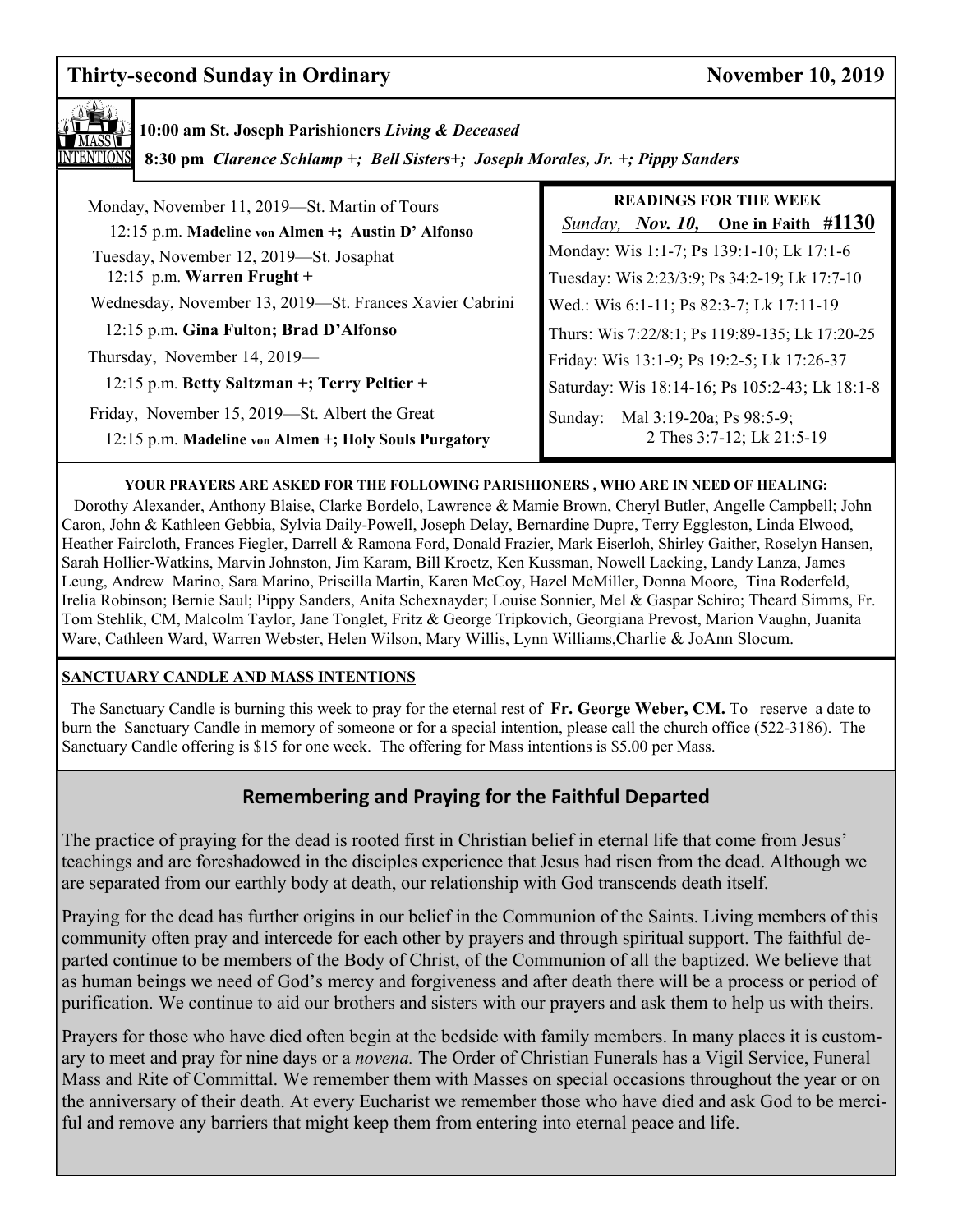| I call upon you, for you will answer me, O God.<br>$-$ Psalm 17:6                                                                          |                                                                                                                              |  |
|--------------------------------------------------------------------------------------------------------------------------------------------|------------------------------------------------------------------------------------------------------------------------------|--|
| <b>PARISH CALENDAR</b><br>21 Nov. Thursday RCIA (6:30 pm) meets in Chapel<br>10 Nov. Sunday Children's Liturgy of the Word (10 am/8:30 pm) | <b>TREASURE &amp; STEWARDSHIP</b><br>Sunday, Nov 3 \$4,353.00<br>Capital Campaign 1,567.00<br>Thank you for your generosity! |  |

**ALTAR OF LIFE** Our Christian faith reminds us of God's plan that we would spend eternity with our Creator. Our Catholic Faith holds that all who are baptized in Christ are united in his love. At the Eucharist we share from the one Bread and drink from the one Cup to become through the Spirit of Jesus, One Body in Christ. Early Christians would celebrate Mass at the graves of their deceased loved ones to celebrate the day that they entered eternal life. While it is not always possible to visit the graves and niches of our loved ones to show our love for the faithful departed, the *Altar of Life* is a celebration of their lives, faith and example and our unity in God. It is a reminder that those who have gone before us who are with God are still united to us and intercede for us in heaven just as we pray for them here on earth. All are welcome to bring a picture or symbol of a deceased loved one and place it on the Altar of Remembrance or to write their name in the *Book of the Names of the Deceased* over by the altar. Please write your name and phone number on the back of a picture or other items of remembrance.



#### **Pope Francis'** *November* **Intention**

That a spirit of dialogue, encounter, and reconciliation emerge in the Near East, where diverse religious communities share their lives together

#### **Congratulations!**

**Jamie & Jeff whose daughter**

## *Josephine Marie*

 *was baptized today at 8:30 pm*

**BAPTISM** 

#### **TODAY'S READINGS**

**First Reading** — The King of the world will raise us up to live again forever (2 Maccabees 7:1-2, 9-14). **Psalm** — Lord, when your glory appears, my joy will be full (Psalm 17).

**Second Reading** — May the Lord encourage and strengthen your hearts (2 Thessalonians 2:16 — 3:5). **Gospel** — Those who are deemed worthy of the coming age can no longer die (Luke 20:27-38).

#### **CONFIDENCE IN THE LORD**

 We are nearing the end of the liturgical year. Today's readings remind us that our own lives will draw to a close one day, and we can be certain that the Lord will encourage, strengthen, and save us—both now and at the last. The astonishing story of the Maccabees invigorates our faith as we behold an entire family willing to die rather than deny the Law of Moses. The psalm response echoes the faithful cries of the Maccabees: "I call upon you, for you will answer me, O God." That same confidence appears in Saint Paul's letter to the Thessalonians. "The Lord is faithful," he testifies; "he will strengthen you and guard you from the evil one." In the Gospel, Jesus explains just how long God's protection will endure. The children of God whom God guards, he says, will live forever like angels.

#### **CHARTER FOR THE PROTECTION OF CHILDREN AND YOUNG PEOPLE**

In response to the Charter for the Protection of Children and Young People from the United States Conference of Catholic Bishops, the Archdiocese of New Orleans continues to make the Hot Line available for anyone who has been hurt or sexually abused by anyone who works for the Church. The Hot Line continues to be available; the number is (504) 522-5019. In continuing our commitment to support and to heal, we invite and encourage individuals who have been hurt or sexually abused recently or in the past by clergy, religious or other employees of the Archdiocese to call our Hot Line and your message will be received confidentially by a mental health professional. Anyone can make a direct call during regular business hours to the Victims' Assistance Coordinator at (504) 861-6253.